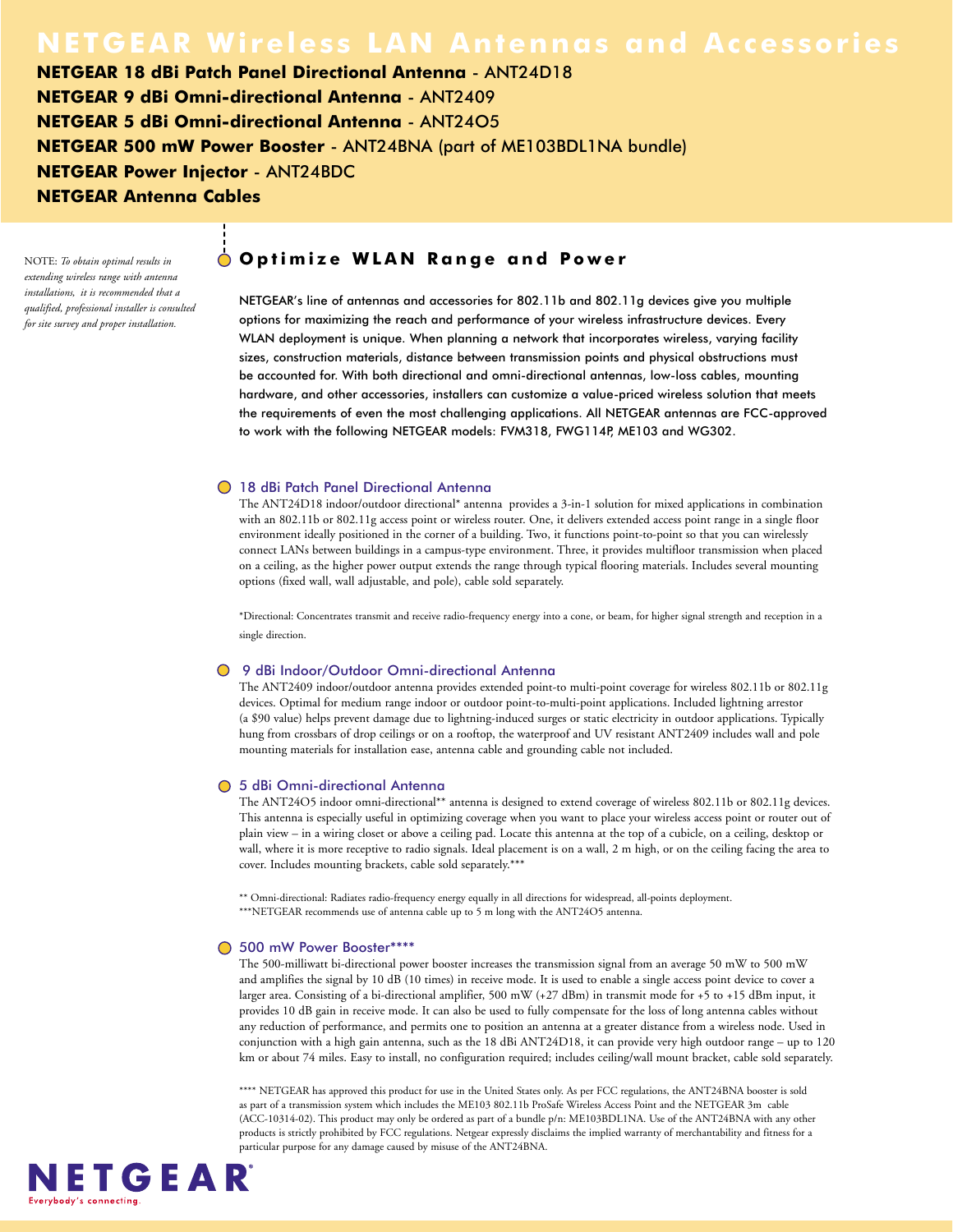#### **O** Power Injector for the 500 mW Booster

An optional accessory for the 500 mW booster, the ANT24BDC power injector provides power through the antenna cable to the booster. Use this device when the booster is not located near a power outlet. Installed between the access point and the booster, this device injects up to 12 volts and 2 amps to the booster. The antenna cable from the access point to the injector can be up to 3 m in length. The cable between the injector and the booster can be up to 10 m long to achieve maximum performance benefits.

#### **Q** Low-loss Antenna Cables

These 1.5 m, 3 m, 5 m, and 10 m antenna cables offer low loss at 2.4 GHz and added flexibility for setting up access points at a greater distance from a power source. They come with reverse SMA connectors and provide a standard connection optimized for use with NETGEAR's line of WLAN antennas, and Booster/Power Injector products (range can be drastically reduced if longer or higher loss cables than these are used.)

## 18 dBi Patch Panel Directional Antenna - ANT24D18

Technical Specifications

Maximum Outdoor Range<sup>1</sup>: Frequency Range:  $2.400 \times 2.48$ <br>Gain<sup>2</sup>: 18 dBi Gain<sup>2</sup>:<br>Beam Width: : 18 dBi

Weight: 1520 g/3.35 lbs.<br> **Package Contents:** 18 dBi Patch P

18 dBi Patch Panel Directional Antenna with reverse N female jack and reverse N to reverse SMA adapter Typical Application: Typical Application: Indoor/outdoor long range point-to-point connections 15.8 km (~9.8 miles)<br>2.400 ~ 2.485 MHz Horizontal 60° Vertical 30° **Dimensions:** 262.8 x 262.8 x 40 mm (10.35 x 10.35 x 1.58 in) - 18 dBi Patch Panel Directional Antenna - ANT24D18 (cable required, sold separately) - Wall and ceiling mount brackets and hanging materials - One reverse N type to reverse SMA adapter - Installation guide - Warranty/Support information card Warranty: Warranty: NETGEAR 2-year warranty

NETGEAR

1 Range estimation is based on two wireless nodes each with an ANT24D18 antenna attached, associating with each other at 11 Mbps under ideal line-of-sight conditions.

<sup>2</sup> Gain: A ratio of decibels to an isotropic antenna that is commonly used to measure antenna coverage.

## 9 dBi Indoor/Outdoor Omni-directional Antenna - ANT2409

Technical Specifications

 $\mathbf{A}$ 

Frequency Range:  $G$ ain<sup>2</sup>: : 9 dBi Polarization: Vertical<br>
Operating Temperature: 30 to 8 Weight:  $.9 \text{ kg}/2 \text{ lbs.}$ 

Description: 9 dBi Omni-directional Antenna with reverse N female connector Typical Application:<br>
Frequency Range: The Matter of the S400 - 2485 MHz<br>
2400 - 2485 MHz  $-30$  to 80 $\circ$  C (-22 to 176 $\circ$  F) Package Contents:  $I = Indoor/Outdoor 9 dBi Omni-directional Antenna ANT2409$ - Lightning Arrestor - 2 meter low loss antenna cable (to connect antenna to the lightning arrestor) - Wall and pole mounting brackets and hanging materials - One reverse N/SMA Adapter - Installation guide - Warranty/Support information card

Warranty: Warranty: NETGEAR 2-year warrranty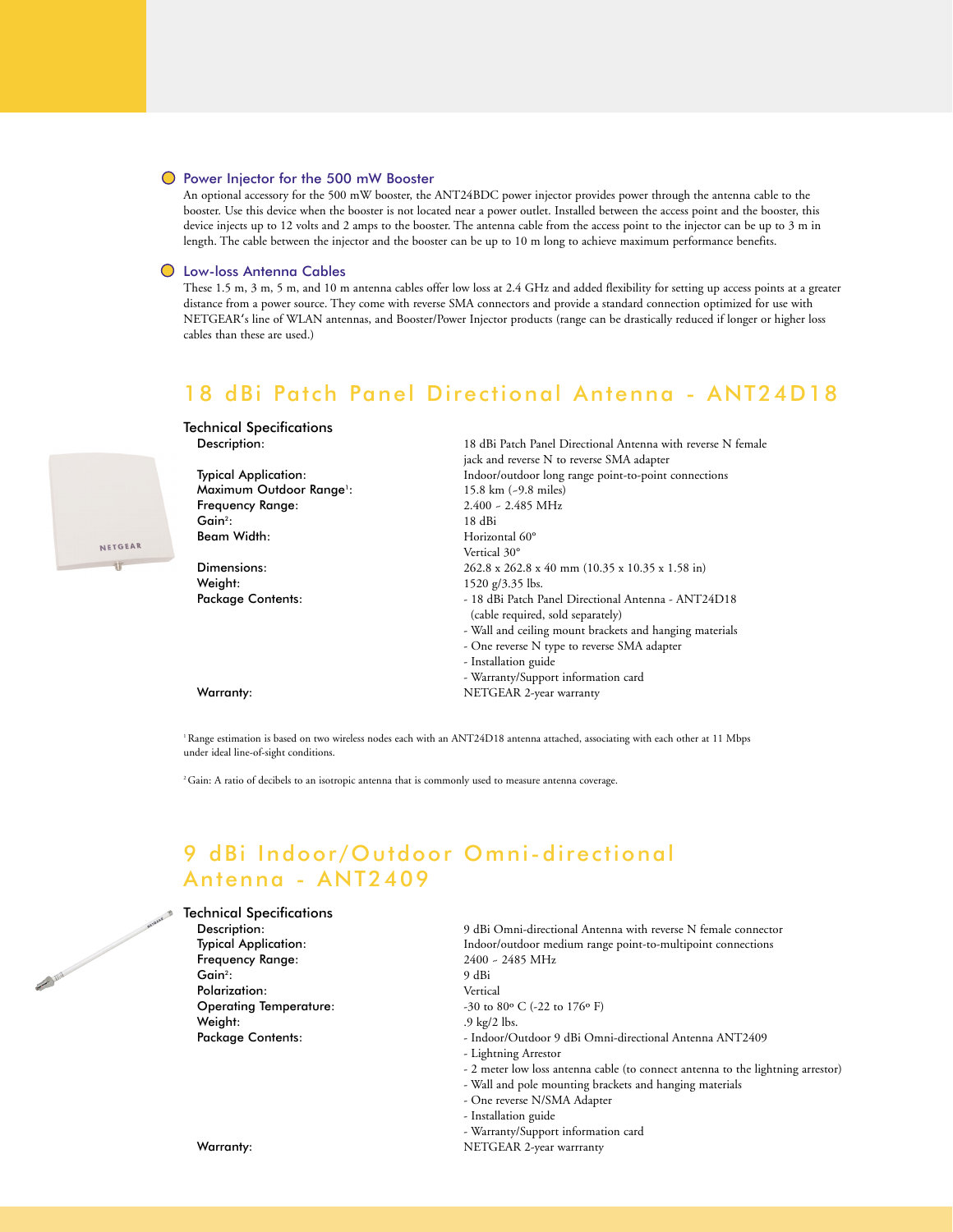## 5 dBi Omni-directional Antenna - ANT24O5

## Technical Specifications

Maximum Outdoor Range<sup>3</sup>: Frequency Range: 2400 to 2400 to 25 dBi Gain: Polarization: Vertical

Operating Temperature: Weight:  $\frac{1}{2}$  Meight:  $\frac{55 \text{ g}}{12}$  lb.<br>Package Contents:  $\frac{1}{2}$  - Indoor 5 (

5 dBi Omni-directional Antenna 790m (863.95 yds)<br>2400 to 2500 MHz Horizontal 120° Vertical  $110^{\circ}$ <br>-20 to 65° C (-4 to 149° F) **Storage Temperature:**  $-30 \text{ to } 80^{\circ} \text{ C}$  (-22 to 176° F)<br>**Dimensions:**  $99.2 \times 53.9 \times 27.5 \text{ mm}$  (3.91) Dimensions: 99.2 x 53.9 x 27.5 mm (3.91 x 21.2 x 1.08 in.)<br>Weight: 55 g/.12 lb. - Indoor 5 dBi Omni-directional Antenna ANT24O5 (cable required, sold separately) - Ceiling/wall mount bracket - Installation guide - Warranty/Support information card

Warranty: NETGEAR 2-year warranty

<sup>3</sup> Range estimation is based on two wireless nodes, each with an ANT24O5 antenna attached, associating with each other at 11 Mbps under ideal line-of-sight conditions.



## NETGEAR Antenna Cables

| <b>Technical Specifications</b>     |                                                                                                                                                                                     |                     |                     |                      |
|-------------------------------------|-------------------------------------------------------------------------------------------------------------------------------------------------------------------------------------|---------------------|---------------------|----------------------|
| Description:                        | NETGEAR low-loss cables with 2 Reverse SMA Connectors extend the<br>length between NETGEAR wireless access points or routers and the<br>external antenna without sacrificing range. |                     |                     |                      |
| Part Number:                        | ACC-10314-01                                                                                                                                                                        | ACC-10314-02        | ACC-10314-03        | ACC-10314-04         |
| Cable Length:                       | $1.5 \text{ m}$                                                                                                                                                                     | 3m                  | 5m                  | 10 <sub>m</sub>      |
|                                     | $(4.9 \text{ ft})$                                                                                                                                                                  | $(9.8 \text{ ft})$  | $(16.4 \text{ ft})$ | $(32.8)$ ft)         |
| Maximum Cable Loss with Connectors: | 1.4 dB                                                                                                                                                                              | $2.4 \text{ dB}$    | $3.7 \text{ dB}$    | $7.0 \text{ dB}$     |
| Weight:                             | 50 g                                                                                                                                                                                | 145 g               | 225 g               | 440 g                |
|                                     | $(1.76 \text{ oz})$                                                                                                                                                                 | $(5.12 \text{ oz})$ | $(7.94 \text{ oz})$ | $(15.53 \text{ oz})$ |
| Attenuation:                        | 0.21 dB/ft maximum or .659 dB/m maximum at $2.5$ GHz                                                                                                                                |                     |                     |                      |
| <b>Operating Temperature:</b>       | -40 to 75 $^{\circ}$ C (-40 to 167 $^{\circ}$ F)                                                                                                                                    |                     |                     |                      |
| Minimum Bend Radius:                | $26 \text{ mm} (1 \text{ in})$                                                                                                                                                      |                     |                     |                      |
| Package Size:                       | 450 x 280 x .12 mm (17.72 x 11.02 x .004 in)                                                                                                                                        |                     |                     |                      |
| Warranty:                           | NETGEAR 2-year warranty                                                                                                                                                             |                     |                     |                      |

NETGEAR